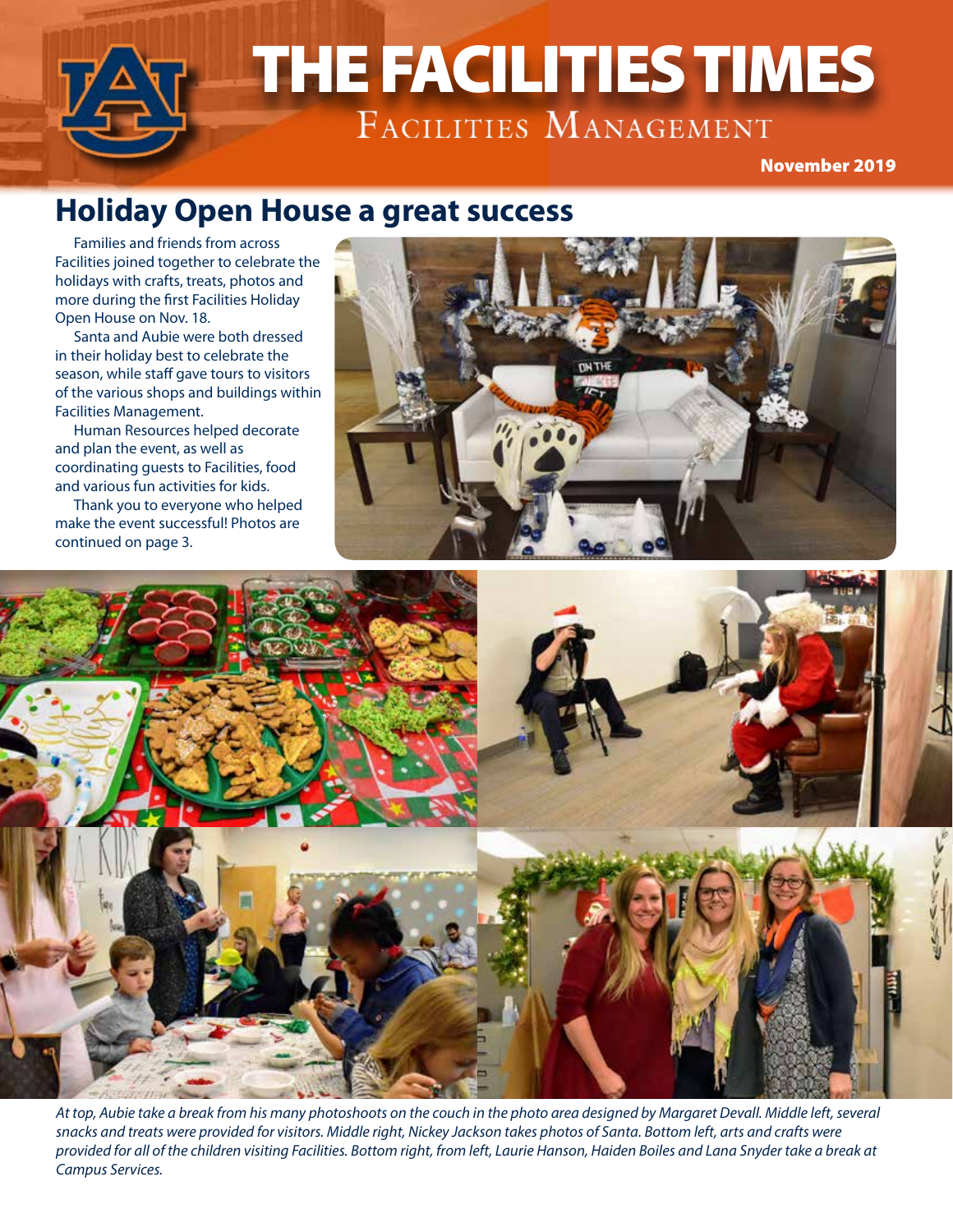# **November News Briefs**

## **Tiger fountain renovations completed**



*The tiger fountain underneath the rear steps of Cater Hall has been completely renovated and is back to its original working condition. The cast stone tiger head recently was turned on, and the area as been cleaned and redesigned by Landscaping to make it like new again. The fountain originally was built about 1940 but was thought to have not worked for about 30 years.*

#### **Utilities awarded for water treatment savings**



*The Utilities & Energy Plant Operations team was awarded a Proof not Promises Award from their water treatment contractor, Suez Water Technologies & Solutions. Plant Operations worked in conjunction with Suez to optimize the chemical feed rate in the campus central hot water system in order to save chemical cost while maintaining the internal integrity of the pipes, resulting in chemical reduction savings of \$110,122. From left are Utilities Director Ken Martin, Superintendent of Plant Operations John McGuckin, Suez Account Manager Brent Benton, Supervisor of Plant Operations David Howell and Suez Executive Sales Director Dino Colarossi.*

**Editorial and Writing Staff** Martha Gentry '98 Trey Wood '07

**Photography** Samantha Sieren Trey Wood



**AUBURN UNIVERSITY** 

**Submit Feedback to Trey Wood at woodcas@auburn.edu**

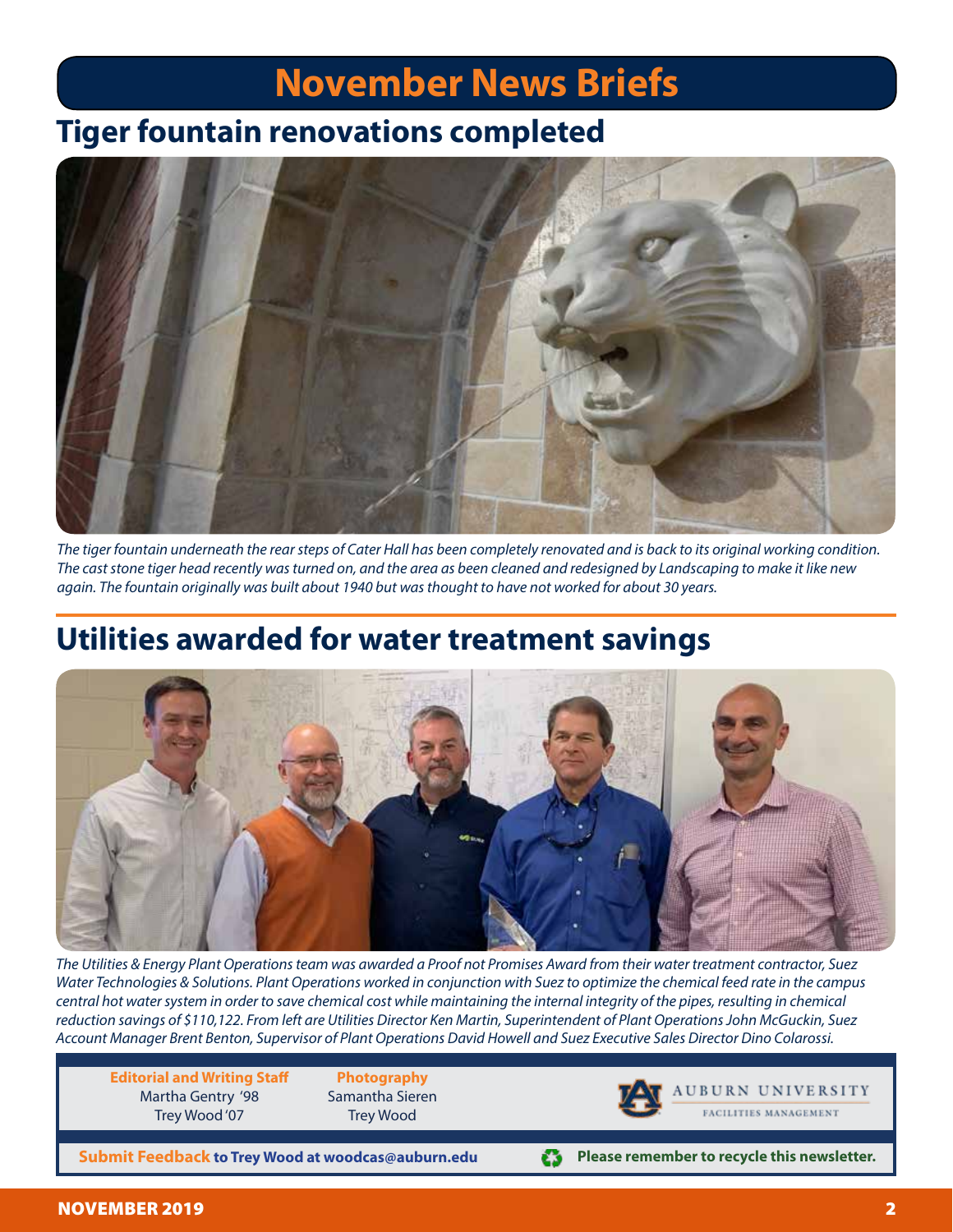# **Holiday Open House continued**